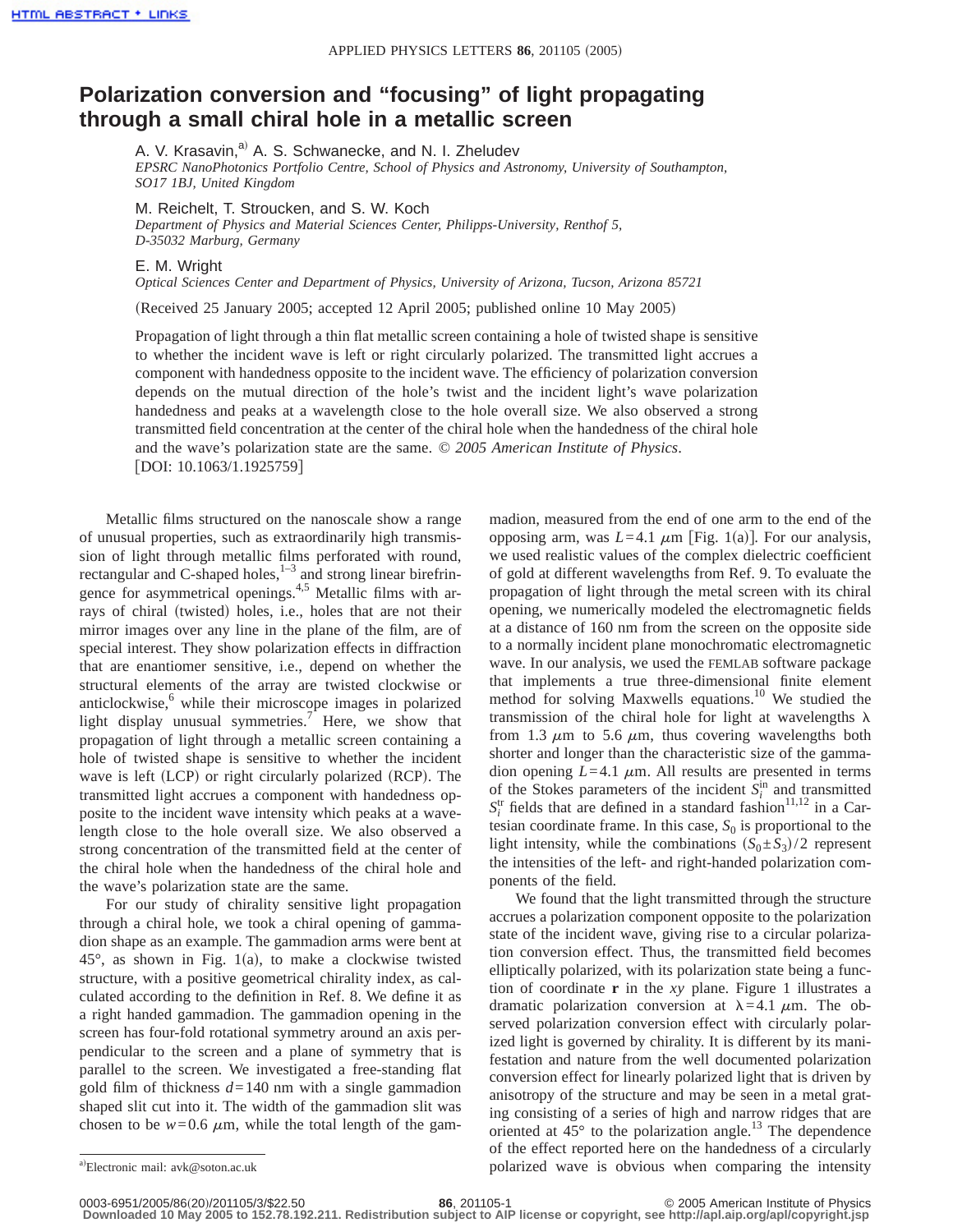

FIG. 1. (Color online) (a) General arrangement of the numerical simulations. *Left field maps:* Intensity  $[S_0^{\text{tr}}(\mathbf{r}) \pm S_3^{\text{tr}}(\mathbf{r})]/[2S_0^{\text{in}}(\mathbf{r})]$  of the polarization converted component of transmitted radiation for (b) RCP and (c) LCP incident waves. *Right field maps*: Intensity  $S_0^{\text{tr}}(\mathbf{r})/S_0^{\text{in}}(\mathbf{r})$  of total transmitted radiation for (d) RCP and (e) LCP incident waves. For all field maps, the incident wave propagates in the direction of the reader. The arrows illustrate the rotational direction of the electric field vector of the incident wave in the plane of the structure.

maps of transmitted light with converted polarization for illumination with a RCP plane wave [Fig.  $1(b)$ ] and a LCP plane wave  $[Fig. 1(c)]$ . These field maps are dramatically different. The effect of enantiomeric sensitivity is also illustrated by Figs.  $1(d)$  and  $1(e)$ , which show that total transmission is sensitive to the mutual handedness of wave and gammadion hole.

By integrating the intensities of the two circularly polarized components over the whole gammadion opening, we calculated the overall power transmission *T*  $=fS_0^{\text{tr}}(\mathbf{r})d\sigma / \int S_0^{\text{in}}(\mathbf{r})d\sigma$  and the overall polarization conversion efficiency  $K_{\pm} = \int [S_0^{\text{tr}}(\mathbf{r}) \pm S_3^{\text{tr}}(\mathbf{r})] d\sigma / \int 2S_0^{\text{in}}(\mathbf{r}) d\sigma$  of the screen with chiral hole at different wavelengths (here,  $d\sigma$  is an area element of the observation plane surface). The wavelength dependence of the overall power transmission of the hole  $[Fig. 2(a)]$  shows only a small variation with the wavelength. Within the accuracy of our numerical method, we found no dependence of the overall power transmission on the incident polarization state. However, chiral effects are very pronounced in polarization conversion, as can be seen from Fig.  $2(b)$ . When the handedness of the chiral hole and the wave are opposite [solid line on Fig. 2(b)], the polarization conversion efficiency reaches a maximum at a wavelength close to the characteristic size of the chiral opening,  $\lambda \approx L$ . When handedness of the chiral hole and the wave coincide, the polarization conversion is nearly a factor of 2 less efficient and has a maximum shifted to a shorter wavelength [dashed line on Fig.  $2(b)$ ]. The chiral sensitivity diminishes for incident light wavelengths  $\lambda$  much shorter than the characteristic size of the chiral opening *L*. This is demonstrated by the convergence of solid and dashed lines in Fig. 2(b) at  $\lambda$  < 1800 nm. If these numerical experiments are

repeated with a left-handed opening (a mirror image of the structure in Fig. 1), the polarization conversion effect becomes more efficient for right-handed circularly polarized light. From here, one can make the intriguing observation that since the perceived sense of twist of the chiral hole



FIG. 2. (a) Wavelength dependence of the total transmission  $T$  through the gammadion opening; (b) wavelength dependence of the total polarization conversion efficiencies  $K_{+}$  for incident waves with the same (dashed line,  $K_{+}$ ) and opposite (solid line,  $K_{-}$ ) handedness of the gammadion. Inserted figure shows that the perceived sense of twist of a hole in a flat screen depends on from which side of the screen it is observed. The polarization conversion efficiency for a wave of a given handedness depends on whether it falls on the screen from one side or another.

**Downloaded 10 May 2005 to 152.78.192.211. Redistribution subject to AIP license or copyright, see http://apl.aip.org/apl/copyright.jsp**